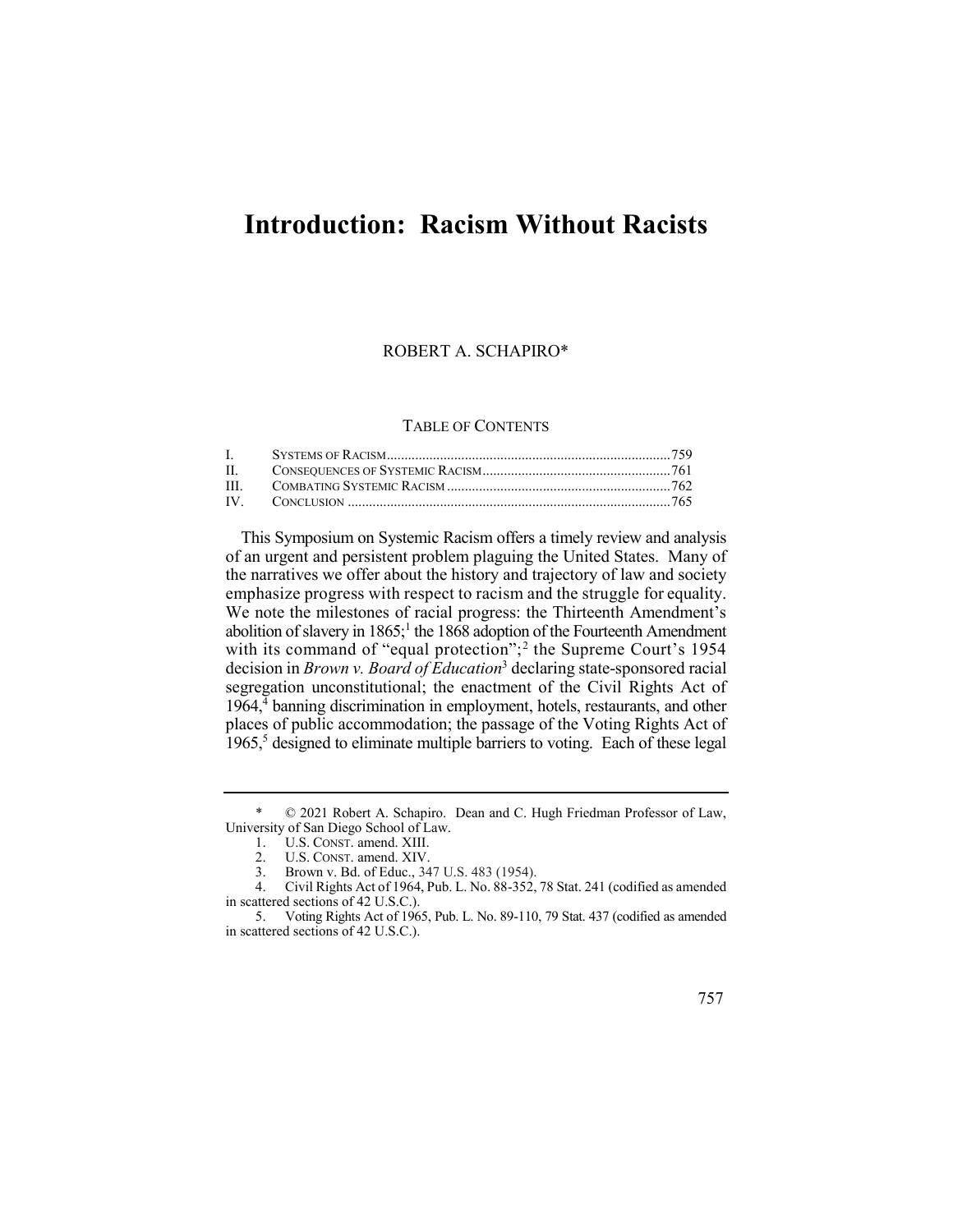triumphs reflected extraordinary efforts to advance equality and merits celebration.

 And yet, as recent events remind us, racial inequality lingers. The murder of George Floyd by officer Derek Chauvin on May 25, 2020, captured on tape, along with a string of other incidents of police brutality, triggered widespread awareness of the reality of ongoing, deadly racism experienced by Black people and other people of color in the United States. Sometimes the deadly impact of racism is immediate and clear, as in the case of George Floyd. Sometimes the deadly effects of racism have broad manifestations, though lack the same kind of clear, identifiable, individual perpetrator. The COVID-19 pandemic provided a vivid reminder of the savage consequences of racial inequalities in the United States. Highlighting the impact of disparities in health care and poverty, members of racial and ethnic minority groups suffered sickness and death from the pandemic at especially high rates<sup>6</sup> and experienced especially large declines in overall life expectancy.<sup>7</sup>

 How does one explain the ongoing ravages of racism in the United States? How do the effects of racism persist, even as evolving legal doctrines health, education, housing, and elections.<sup>8</sup> Indeed, these various areas often for the lives and wellbeing of people of color. $9$  As a system, racism does not require the conscious support of officials or individual [citizens.](https://citizens.10)  $^{10}$ kind of animus is not necessary.<sup>11</sup> Apparently race-neutral policies and target discrimination? The articles in this Symposium offer insightful analyses of these pressing questions. The authors explain how racism functions as a system. This system has broad impacts across all aspects of life including interconnect, magnifying the effects of racism and its dire consequences Harmful actions motivated by racial antipathy certainly continue, but this practices can perpetuate systemic racism and its continuing legacy of [inequality.12](https://inequality.12) 

 8. *See* Palma Joy Strand, *This Is the House that Law Built: A Systems Story of Racism*, 58 SAN DIEGO L. REV. 811, 815–16 (2021).

 6. *See Health Equity Considerations and Racial and Ethnic Minority Groups*, CTRS. FOR DISEASE CONTROL & PREVENTION,<https://www.cdc.gov/coronavirus/2019> ncov/community/health-equity/race-ethnicity.html [<https://perma.cc/97AC-UQAR>].

 7. *See* Betsy McKay, *U.S. Life Expectancy Fell by 1.5 Years in 2020, the Biggest Decline in Generations*, WALL ST. J. (July 21, 2021, 12:01 AM), [https://www.wsj.com/articles/](https://www.wsj.com/articles) u-s-life-expectancy-fell-by-1-5-years-in-2020-the-biggest-decline-in-generations-116268 40061 [<https://perma.cc/ZZ9H-GARN>].<br>8. See Palma Jov Strand. This

 9. *See id.* at 816.

<sup>10.</sup> *See id.* at 817.

<sup>11.</sup> *See id.* 

 12. *See id.*; *see also* Parisa Ijadi-Maghsoodi, *Effectuating the Fair Housing Act's De-Segregation Intent to Eradicate Race-Based Health Disparities*, 58 SAN DIEGO L. REV. 903, 924 (2021).

<sup>758</sup>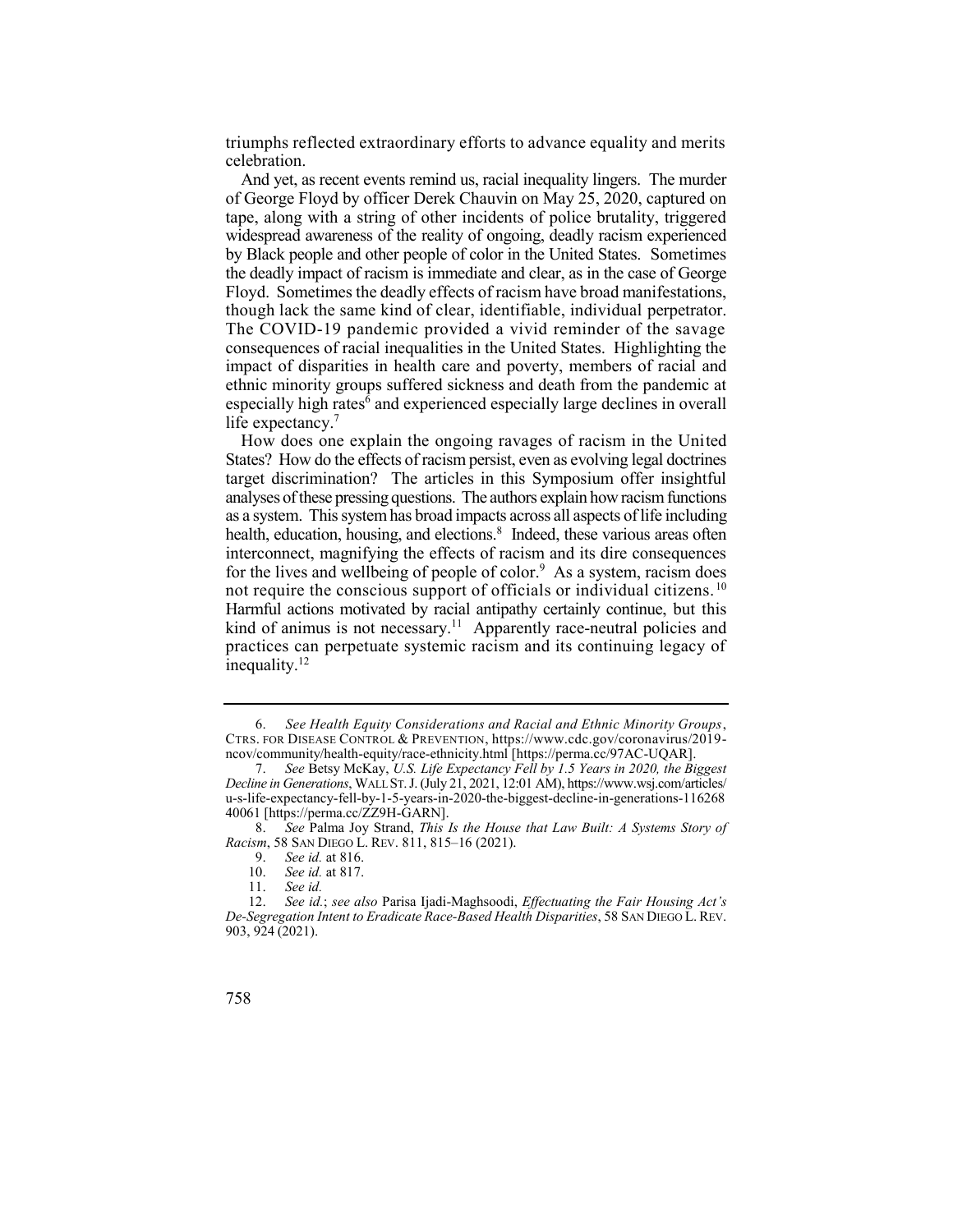motivated by racial animus.<sup>13</sup> The legal doctrines fashioned by the United that do not rest on the racially motivated actions of particular individuals.<sup>14</sup> More recently, courts have narrowed the scope of disparate impact liability.<sup>16</sup> Given these doctrinal limitations in federal antidiscrimination As the authors point out, the edifice of antidiscrimination law in the United States generally focuses on intent, on the search for bad actions States Supreme Court are not well designed to combat systems of racism Sometimes courts have been open to understanding the law as targeting racial impacts, rather than restricting the focus to disparate [treatment.15](https://treatment.15) law, how might one attempt to counteract systemic racism? One possibility lies in activism at the state and local level. Drawing support from, and seeking in turn to energize, broader social movements, such activism would look beyond the judiciary to legislation and other mechanisms for social change. In reviewing the reality, causes, and potential responses to systemic racism, this Symposium offers an important and timely contribution to the study of this pernicious phenomenon.

## I. SYSTEMS OF RACISM

 What is systemic racism and how does it relate to racial animus, the touchstone for so much of antidiscrimination law? Professor Roy Brooks in our country linked to slavery."17 Professor Brooks distinguishes systemic external rather than internal."<sup>18</sup> Animus certainly has a connection to systemic and Jim Crow.<sup>19</sup> However, what was critical in the past, and remains defines systemic racism as "deeply embedded patterns of racial disadvantage racism from individual actions motivated by racial hostility. He argues, "[t]hese patterns of racial inequality are structural rather than behavior, racism. Racial bias motivated many of the actions connected with slavery critical in the present, are the effects of the actions and practices, rather than their motivations. The harm comes from the external impact, not the internal state of mind. Today, the association of animus with racism has



 13. Strand, *supra* note 8, at 827–28.

 14. *See infra* Part III.

 15. *See infra* Part III.

 16. *See infra* Part III.

 17. Roy L. Brooks, *Systemic Racism: Patterns of Black Disadvantage and White Advantage Linked to Slavery*, 58 SAN DIEGO L. REV. 767, 769 (2021).<br>18. *Id.* 

<sup>18.</sup> *Id.* 

<sup>19.</sup> *See id.* at 770.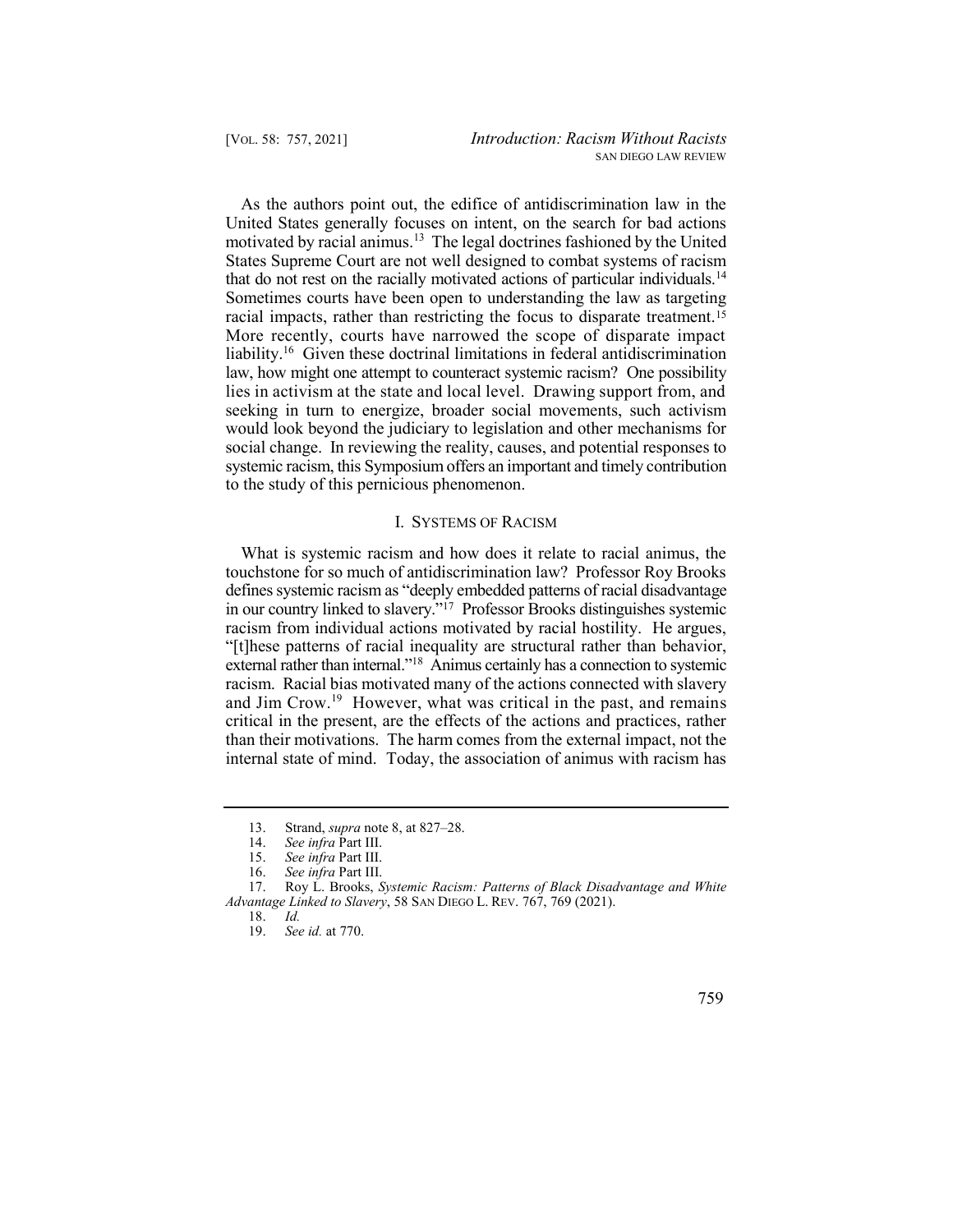become less direct.<sup>20</sup> As Professor Brooks puts it, "Animus is simply not a precondition for systemic racism. Systemic racism in post-Jim Crow America is, for the most part, the racism that nonracists practice."<sup>21</sup>

 Making a similar point from a different perspective, Professor Palma animus.<sup>22</sup> Systems theory emphasizes the importance of the relationship among the elements of a system.<sup>23</sup> Understanding the operation and the elements, rather than on the elements themselves.<sup>24</sup> In the case of dynamics among people, rather than on the identity of the [actors.25](https://actors.25) The power relationships endure.<sup>26</sup> Professor Strand explains, Joy Strand deploys systems theory to illuminate systemic racism and its connection, or often lack of connection, to legal doctrines that focus on perpetuation of the system requires focusing on the connections among systemic racism, this perspective stresses the importance of the power individuals may change over time, as new generations arrive, but the

 The system of racism uses the social construction of race to create roles, to allocate resources, and to establish relationships of power, of oppression, of dominance between members of different groups, racially defined. . . . Injustices emerge from complex webs of interactions among individual actors in a range of institutions and with a range of incentives—often without the actors intending harm. In this sense, racism can operate without "racists."<sup>27</sup>

to remediate these structures of injustice.<sup>28</sup> Antidiscrimination law's focus on invidious intent does not address or serve

 The contributions to this Symposium also make clear that systemic racism is deeply rooted in the lived experience of Black people in the to [slavery.29](https://slavery.29) In contemporary society, systemic racism remains deeply immersed in Black [experience.30](https://experience.30) Systemic racism is not merely an abstract, United States. In its origins, systemic racism had a foundational connection academic construction. It is a lived reality.

 29. Justin Worland, *America's Long Overdue Awakening to Systemic Racism*, TIME (June 11, 2020, 6:41 AM), <https://time.com/5851855/systemic-racism-america>/ [https:// perma.cc/WLY8-X6MA].

 30. Melissa De Witte, *Stanford Scholars Examine Systemic Racism, How to Advance Racial Justice in America*, STAN. NEWS (Feb. 16, 2021), [https://news.stanford.edu/2021/](https://news.stanford.edu/2021) 02/16/examining-systemic-racism-advancing-racial-equity/ [\[https://perma.cc/WL2Z-5FYD\]](https://perma.cc/WL2Z-5FYD).

<sup>20.</sup> *See id.* 

<sup>21.</sup> *Id.* 

 22. *See generally* Strand, *supra* note 8.

<sup>23.</sup> *Id.* at 816–17.<br>24. *Id.* at 816.

<sup>24.</sup> *Id.* at 816.

<sup>25.</sup> *See id.* 

<sup>26.</sup> *Id.* 

Id. at 816–17 (footnotes omitted).

<sup>28.</sup> *Id.* 

<sup>760</sup>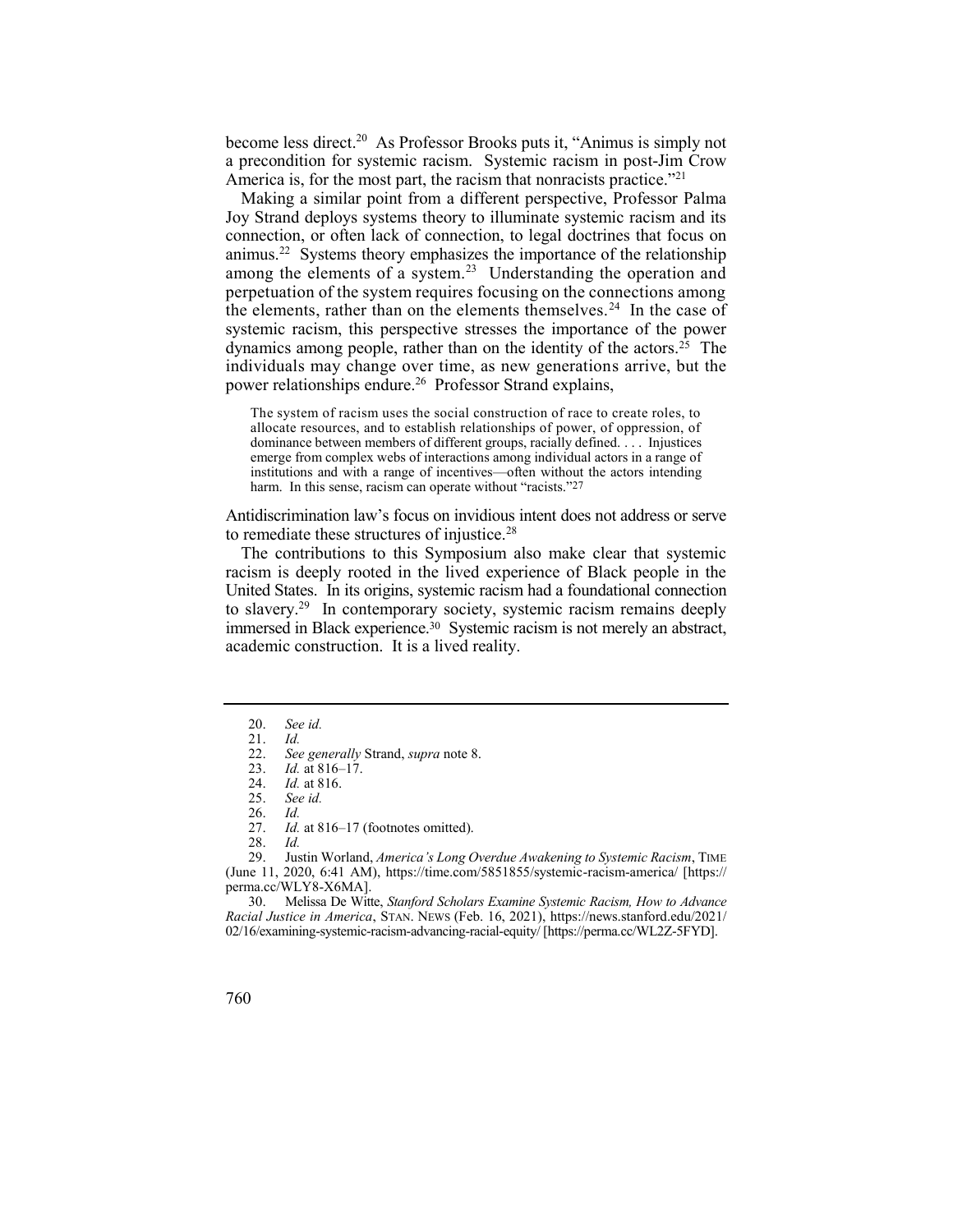## II. CONSEQUENCES OF SYSTEMIC RACISM

 The lived reality of systemic racism may be manifest in intense individual of this kind of pernicious interconnection.<sup>31</sup> The recent centennial of the impact.<sup>32</sup> The Greenwood neighborhood in Tulsa, sometimes called but the estimates range up to 300 deaths.<sup>35</sup> The massacre also destroyed enormous amounts of Black wealth.<sup>36</sup> Subsequent government policies of lasting wealth among the Black residents of the area.<sup>37</sup> The Tulsa story wealth disparities among Blacks and Whites.<sup>38</sup> Further, gaps in wealth tend to compound over generations.<sup>39</sup> The chasm between the median collisions––the knee on the neck––or in broader patterns of disadvantage, patterns that themselves reflect webs of individual interactions and institutional practices. The Tulsa Race Massacre offers an acute example massacre renewed attention to that horrific event and to its lingering "Black Wall Street," was one of the wealthiest Black communities in the country. 33 In 1921, a White mob looted and destroyed the area. 34 The human toll was immense. The actual numbers will likely never be known, and private practices, including housing discrimination and the selective location of highway projects, served as further obstacles to the development is especially dramatic and tragic, but the pattern is not unique. The intertwined effects of racially motivated violence, race-based economic discrimination, and government policy and indifference have led to large

39. *Id.* 

 31. *1921 Tulsa Race Massacre*, TULSA HIST. SOC'Y & MUSEUM, [https://www.](https://www) [tulsahistory.org/exhibit/1921-tulsa-race-massacre](https://tulsahistory.org/exhibit/1921-tulsa-race-massacre)/ [[https://perma.cc/EZ79-X64S\]](https://perma.cc/EZ79-X64S).<br>32. Yuliya Parshina-Kottas et al., What the Tulsa Race Massacre Destrove

 TIMES (May 24, 2021), <https://www.nytimes.com/interactive/2021/05/24/us/tulsa-race>-32. Yuliya Parshina-Kottas et al., *What the Tulsa Race Massacre Destroyed*, N.Y. massacre.html [[https://perma.cc/QT4B-EVT4\]](https://perma.cc/QT4B-EVT4).<br>33. See Tulsa Race Massacre Sidelined

 33. *See Tulsa Race Massacre Sidelined Legacy of Black Wealth in Greenwood*, WALL ST. J. (May 28, 2021, 12:12 PM), <https://www.wsj.com/articles/tulsa-race-massacre>sidelined-legacy-of-black-wealth-in-greenwood-11622218327 [\[https://perma.cc/G6SJ-MJNE\]](https://perma.cc/G6SJ-MJNE).

 34. *1921 Tulsa Race Massacre*, *supra* note 31.

 35. *See Tulsa Race Massacre Sidelined Legacy of Black Wealth in Greenwood*, *supra* note 33.

 36. Parshina-Kottas et al., *supra* note 32.

 *Argument*, HUM. RTS. WATCH (May 29, 2020, 8:00 AM), <https://www.hrw.org/news>/ 37. Dreisen Heath, *The Case for Reparations in Tulsa, Oklahoma: A Human Rights*  2020/05/29/case-reparations-tulsa-oklahoma [<https://perma.cc/FFF3-8YSH>].

 38. Kriston McIntosh et al., *Examining the Black-White Wealth Gap*, BROOKINGS (Feb. 27, 2020), <https://www.brookings.edu/blog/up-front/2020/02/27/examining-the>black-white-wealth-gap/ [\[https://perma.cc/JG8X-WSVZ](https://perma.cc/JG8X-WSVZ)].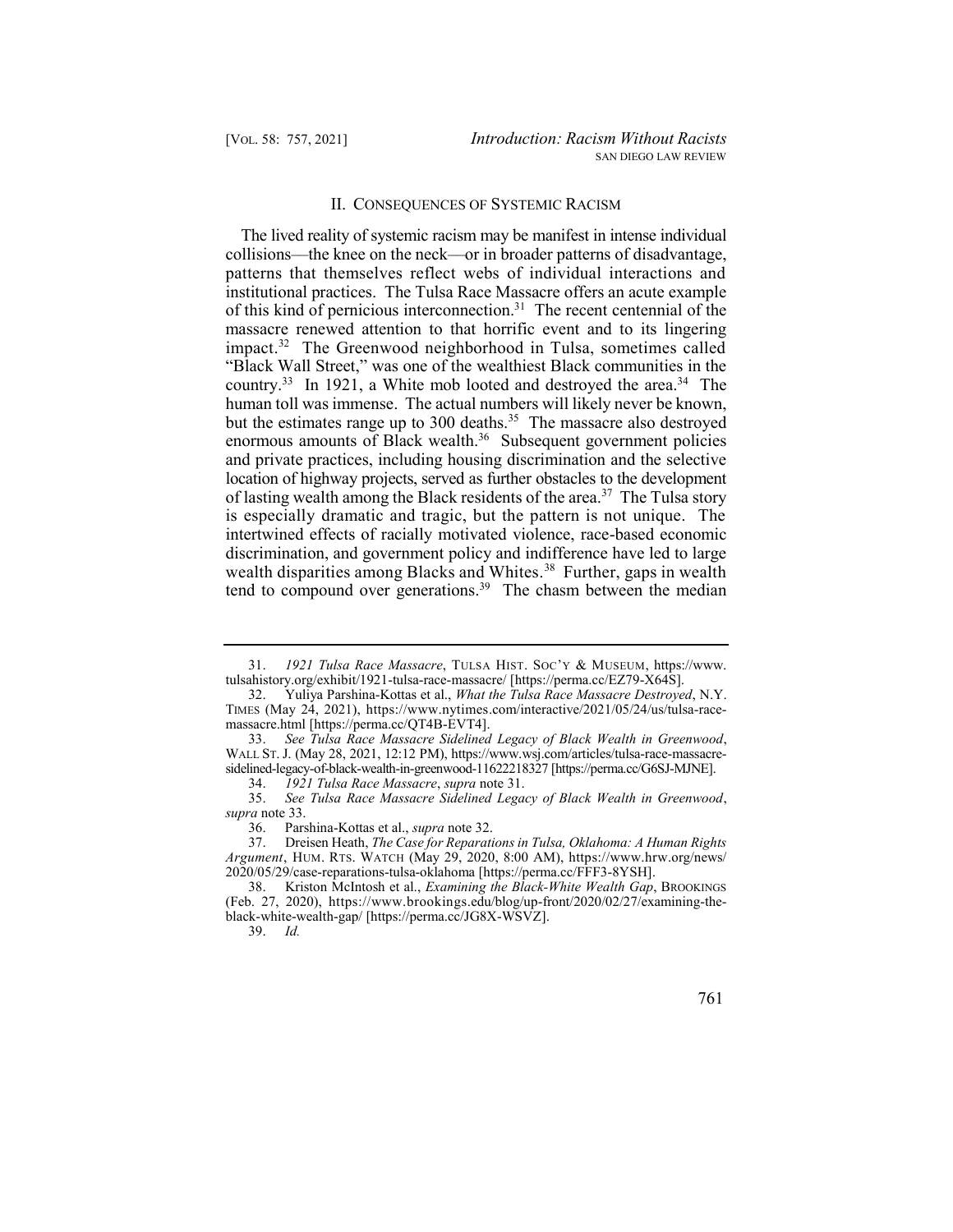wealth of White and Black people in the United States is larger today than in 1983.40

 Systemic racism has broad impacts on the wealth, health, and life chances the role of federal policy in creating and perpetuating this segregation.<sup>41</sup> outcomes, including health, educational achievement, and life [expectancy.42](https://expectancy.42) of racial minorities in the United States. Professor Parisa Ijadi-Maghsoodi notes the pervasiveness of residential segregation in the United States and She documents the consequences of housing for a wide range of social One's zip code is a strong predictor of life [success.](https://success.43)<sup>43</sup>

suffered higher levels of hospitalizations and death from the pandemic.<sup>44</sup> These adverse outcomes reflect systems of inequality. It would be very difficult to trace these disparities to specific racially motivated actions. A educational, income, and wealth gaps; and housing.<sup>45</sup> The list at once COVID-19 has offered more evidence of the dire consequences of racial disparities in our society. Members of racial and ethnic minority groups recent report by the Centers for Disease Control and Prevention suggested that the factors leading to the increased COVID-19 risks among racial and ethnic minorities include discrimination; healthcare access and use; occupation, emphasizes the pervasiveness and seriousness of the problem and the obstacles to addressing it through the traditional tools of antidiscrimination law.

## III. COMBATING SYSTEMIC RACISM

 The impacts of racism are broad, deep, ongoing, and deadly. Though animus targeted by antidiscrimination law.<sup>46</sup> So, what can be done to address often connected, at least historically, to racially motivated actions, the perpetuation of systemic racism does not require the kind of individual this pressing problem?

trigger heightened constitutional scrutiny,<sup>47</sup> Congress has sometimes focused While the courts have required proof of racially motivated action to

 40. *See Tulsa Race Massacre Sidelined Legacy of Black Wealth in Greenwood*, *supra* note 33.

<sup>41.</sup> *See generally* Ijadi-Maghsoodi, *supra* note 12.

<sup>42.</sup> *See id.* at 907–08.

<sup>43.</sup> *See generally id.* 

 44. *Health Equity Considerations and Racial and Ethnic Minority Groups*, *supra*  note 6.

 46. Strand, *supra* note 8, at 827. 45. *Id.* 

 47. *See, e.g.*, Washington v. Davis, 426 U.S. 229, 239 (1976) ("[O]ur cases have not embraced the proposition that a law or other official act, without regard to whether it reflects a racially discriminatory purpose, is unconstitutional *solely* because it has a racially disproportionate impact.").

<sup>762</sup>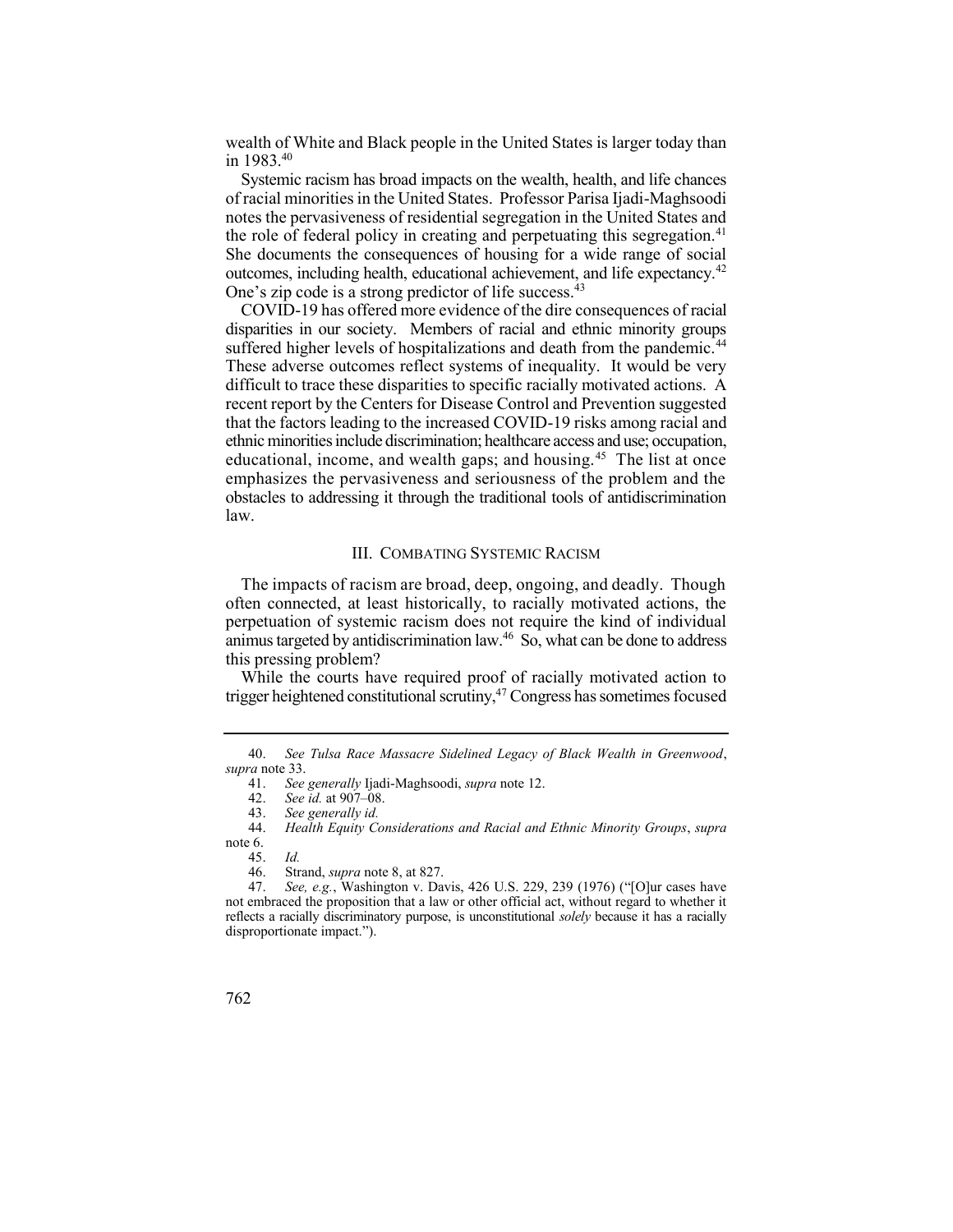on disparate impacts.<sup>48</sup> In such legislation, Congress has taken account of racial intent.<sup>49</sup> Even if such legislation is enacted, though, the question claims under the Fair Housing Act.<sup>51</sup> However, Justice Anthony Kennedy cast the decisive vote in that  $5-4$  decision.<sup>52</sup> It remains to be seen how the continuing harm of racial disparities and of the difficulty of proving remains how broadly the courts will permit the statutes to reach. As Professor Ijadi-Maghsoodi discusses, in *Texas Department of Housing & Community Affairs v. Inclusive Communities Project, Inc.*,<sup>50</sup> the United States Supreme Court reaffirmed the availability of disparate impact receptive the post-Kennedy court will be to disparate impact theories.

 The Justices could read statutes narrowly or even conclude that the requiring race-based actions by parties seeking to comply with the statutory mandates.<sup>54</sup> This suggestion, if adopted, would require striking down many United States Constitution prohibits disparate impact liability. In *Ricci v. DeStefano*, 53 for example, Justice Scalia suggested that disparate impact liability might itself violate the United States Constitution by effectively well-established civil rights statutes.<sup>55</sup> In other contexts, the Supreme Court has shown willingness to find constitutional barriers to the implementation of longstanding civil rights legislation.<sup>56</sup>

on account of race."<sup>58</sup> Justice Kagan forcefully argued that the statute This past Term, in *Brnovich v. Democratic National Committee*, 57 the Court gave a narrow construction to a provision of the Voting Rights Act that prohibits the implementation of voting qualifications or practices "in a manner which results in a denial or abridgement of the right . . . to vote

 48. *See, e.g.*, Fair Housing Act of 1968, 42 U.S.C. §§ 3601–3619.

<sup>49.</sup> *See id.* 

 50. Tex. Dep't of Hous. & Cmty. Affs. v. Inclusive Cmtys. Project, Inc., 576 U.S. 519 (2015).

 51. *See id.* at 540–41.

 52. *U.S. Supreme Court Upholds Fair Housing Disparate Impact Principle*, NAT'L LOW INCOME HOUS. COAL. (June 29, 2015), <https://nlihc.org/resource/us-supreme-court>upholds-fair-housing-disparate-impact-principle [[https://perma.cc/N2BL-8ZHX\]](https://perma.cc/N2BL-8ZHX).

 53. Ricci v. DeStefano, 557 U.S. 557 (2009).

 54. *Id.* at 594 (Scalia, J., concurring).

 55. *See, e.g.*, *Federal Laws Prohibiting Job Discrimination Questions and Answers*, U.S. EQUAL EMP. OPPORTUNITY COMM'N, <http://www.eeoc.gov/fact-sheet/federal-laws>prohibiting-job-discrimination-questions-and-answers [<https://perma.cc/H7DM-ZBWR>].

 56. *See* Shelby Cnty. v. Holder, 570 US 529, 556–57 (2013) (holding unconstitutional a portion of the Voting Rights Act of 1965).<br>57. Brnovich v. Democratic Nat'l C

 57. Brnovich v. Democratic Nat'l Comm., 141 S. Ct. 2321 (2021).

 58*.* 52 U.S.C. § 10301(a); *Brnovich*, 141 S. Ct. at 2346–47.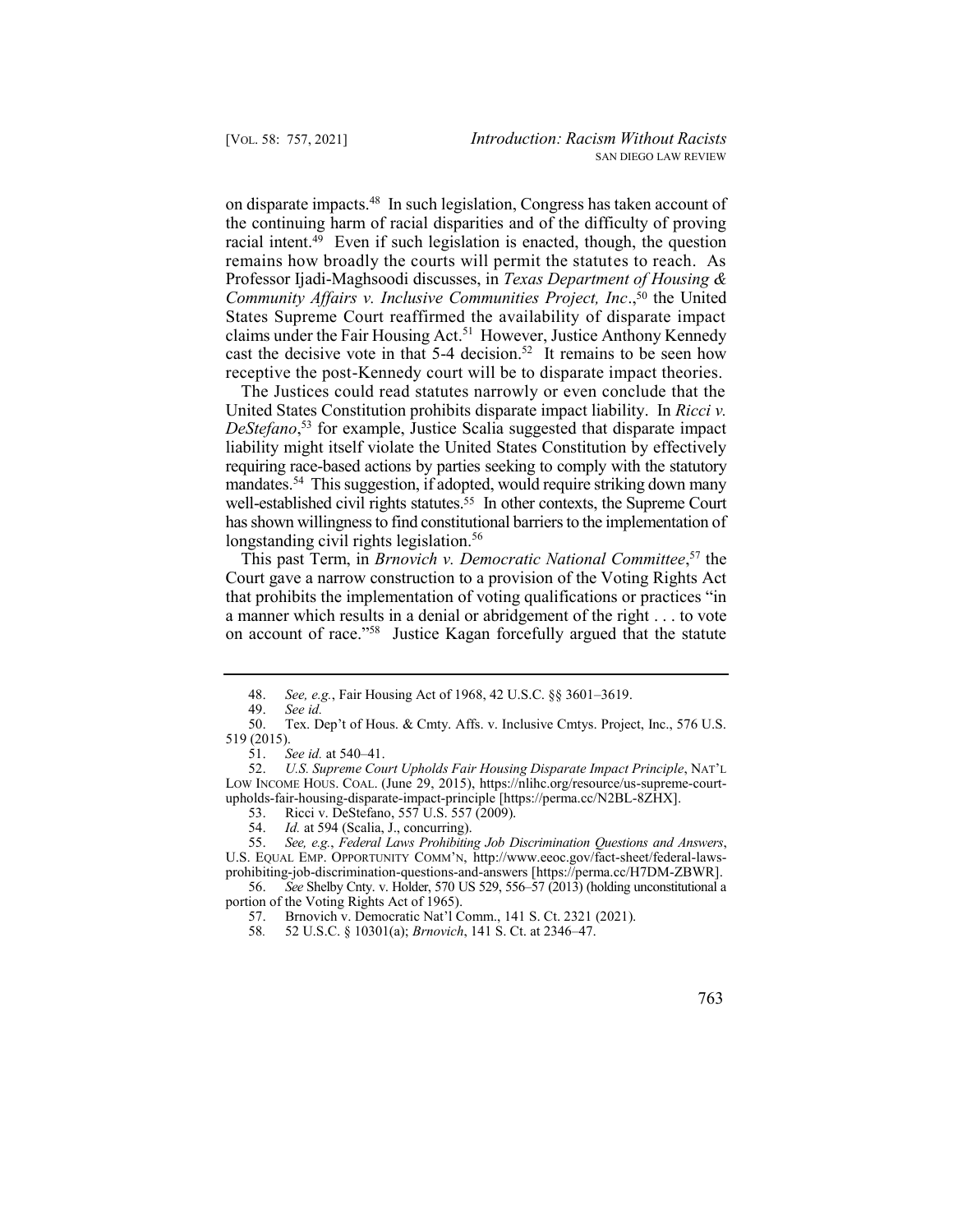state officials' motives, Congress made it ride on their actions' consequences."<sup>59</sup> That argument, however, was made in dissent. $60$  This decision and the demanded a focus on effects, not intent: "Rather than hinge liability on attitude it reflects might interfere with the broader use of the Voting Rights Act to address barriers to voting, such as the felon disenfranchisement measures highlighted in this issue by Ellen [Atkinson.](https://Atkinson.61) 61

the resistance to theories premised on disparate outcomes, $62$  responses to Harold McDougall notes the importance of activism at the local level.<sup>63</sup> The new wave of progressive prosecutors represents this kind of local achievement.<sup>64</sup> Professor McDougall points out that the work of these prosecutors extends beyond the criminal justice system.<sup>65</sup> Their offices Given the insistence of the Supreme Court on proving racial animus and systemic racism may need to proceed through other channels. Professor may focus on a range of issues, including consumer protection, workers' rights, affordable housing, and tenants' rights, among [others.](https://others.66)<sup>66</sup>

 Responses to systemic racism may involve local legislative responses as well. For example, the City of Evanston recently adopted a plan for racial reparations.<sup>67</sup> The program targets the inequities in housing and the resulting wealth disparities that flowed from decades of housing discrimination.<sup>68</sup> Evanston will offer \$25,000 home improvement grants and mortgage who lived in the city before  $1969.^{69}$  Such local legislative initiatives offer assistance to Black residents who can show they are descendants of individuals a potentially promising alternative to the largely unsuccessful attempts to

 63. *See* Harold McDougall, *Think Nationally, Act Locally: Cities and the Struggle for Social Justice*, 58 SAN DIEGO L. REV. 849, 850 (2021).

 64. Allan Smith, *Progressive DAs Are Shaking Up the Criminal Justice System. Pro-Police Groups Aren't Happy.*, NBC NEWS (Aug. 19, 2019, 1:47 AM), <https://www.nbc> [news.com/politics/justice-department/these-reform-prosecutors-are-shaking-system-pro-police](https://news.com/politics/justice-department/these-reform-prosecutors-are-shaking-system-pro-police)groups- aren-n1033286 [[https://perma.cc/SHJ4-274C\]](https://perma.cc/SHJ4-274C).<br>65. McDougall, *supra* note 63, at 855.

65. McDougall, *supra* note 63, at 855.

66. *See id.* at 854.

69. *Id.* 

 59. *Brnovich*, 141 S. Ct. at 2357 (Kagan, J., dissenting).

<sup>60.</sup> *See id.* at 2350.

 61. *See generally* Ellen Atkinson, Comment, *Race-Based Discrimination in the Totality of the Circumstances: Why America's Highest Court Should Permit Section II Voting Rights Act Challenges to State Felon Disenfranchisement Laws*, 58 SAN DIEGO L. REV. 933 (2021).

 62. *See generally* Michael Selmi, *Was the Disparate Impact Theory a Mistake?*, 53 UCLA L. Rev. 701 (2006).<br>63. See Harold McD

 67. *See* Mark Guarino, *Evanston, Ill., Leads the Country with First Reparations Program for Black Residents*, WASH.POST (Mar. 22, 2021, 9:52 PM),<https://www.washington> [post.com/national/evanston-illinois](https://post.com/national/evanston-illinois) reparations/2021/03/22/6b5a 308c-8b2d-11eb-9423-  $04079921c915$ \_story.html [<https://perma.cc/Z9BK-QWB9>].<br>68.  $Id$ .

<sup>68.</sup> *Id.*